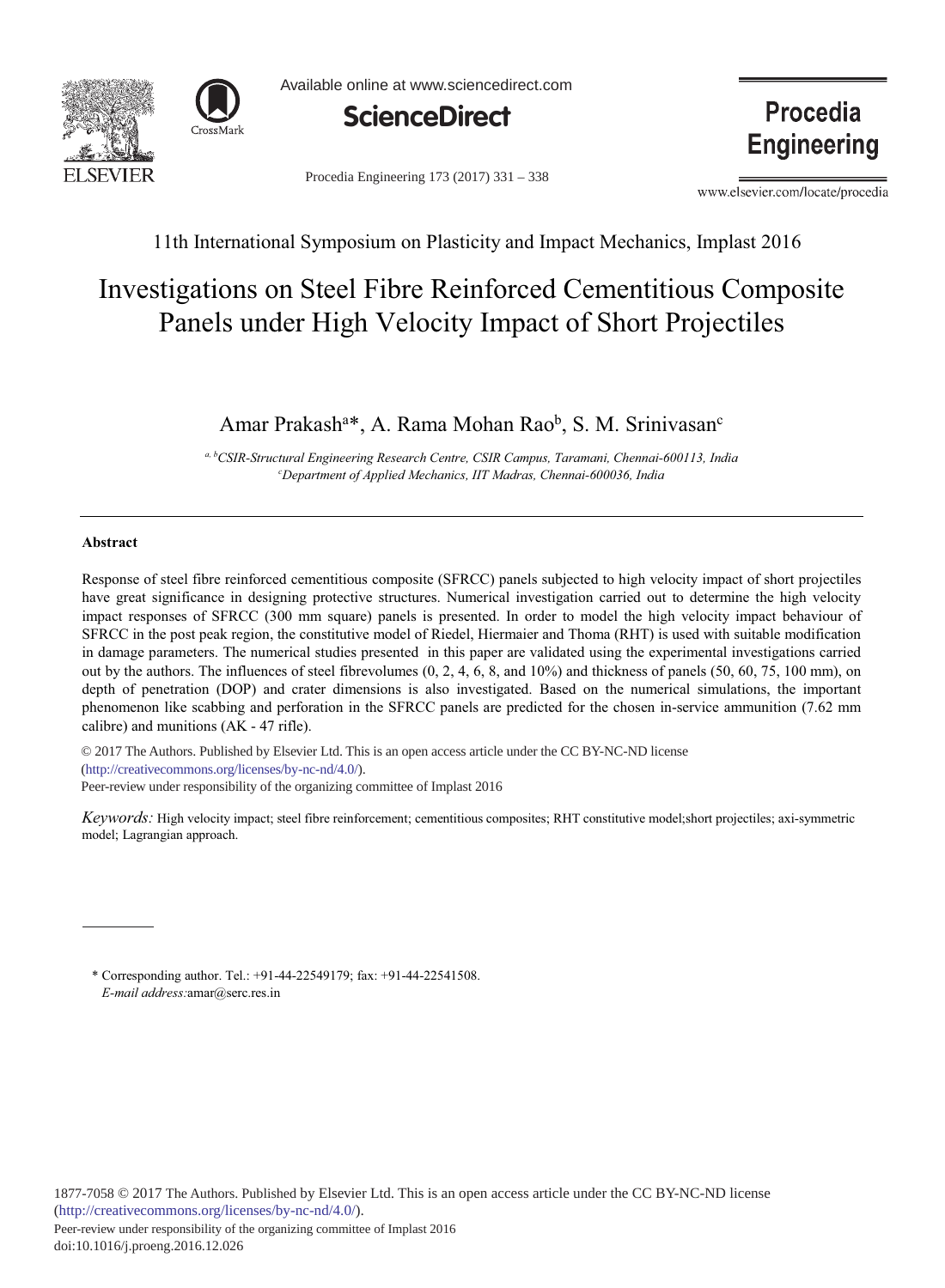# 1. Introduction

In the real world all the processes are dynamic, however, in some of the processes, the time involved to observe a physical change is so large that we treat them as static (or independent of time) for example creep, shrinkage and quasi-static testing. On the other hand, some process shows very high rate of deformation due to impulsive loading, such as impact and blast [1]. When dynamic loading is applied to a structure, the inertia begins to play a role in the solution process, which is negligible in the case of quasi-static loading. Further, if the rate of loading is very high (More than  $10^4$  s<sup>-1</sup>), then shock wave propagation through the materials also governs the response of structures. In many civil engineering applications the cementitious composite as well as concrete structures are subjected to a variety of accidental or intentional impact loads, apart from static loads. Typical examples of such loads are reported in literature [2-5]. From various sources such as terrorist attacks using bombs or rockets; and missiles or airplane collision to important civilian and military buildings; ship collision to offshore platform and into bridge piers; boulder moved by waves hitting flood defenses; natural disasters such as tornados, tsunamis and earthquakes; vehicle crash into concrete barriers; pile driving; columns in underground car parks; overpass bridges and medium to low rise buildings located close to major roads and intersections; rock falls on the roadways in mountain areas.

Among above mentioned sources of impact loading, the short projectile impact on cementitious composite targets, made by means of in-service munitions (or weapons), is specifically investigated through experimental and numerical studies in the present paper and hence the review also limited to it. During high velocity impact of the short projectile on a target very high pressure is developed at the point of contact. Due to the very high magnitude of stresses and pressure developed at the point of impact, the materials, in both the target and projectile undergo variable strain rates.

# 2. Behaviour of Cementitious Composite Targets Under High Velocity Impact

#### 2.1 Mechanisms of Impact Damage in Cementitious Composite Targets

When a short projectile hits a cementitious target, a high pressure wave (called as shock wave) is generated at the impact location. This shock wave front propagates through the material of the target as a compressive stress wave and reflects back from stress free boundary of the target as a tensile stress wave. The mathematical basis for this change of compressive stress wave into the tensile stress wave due to reflection at the stress free boundary during shock wave propagation, is explained lucidly in literature [1,6] using one dimensional illustrations. High velocity impact damage in cementitious targets  $[8-10]$  can be qualitatively divided into three regions as shown in Fig. 1.



Fig.1 Typical damage in cementitious composite targets of various thickness due to the short projectile impact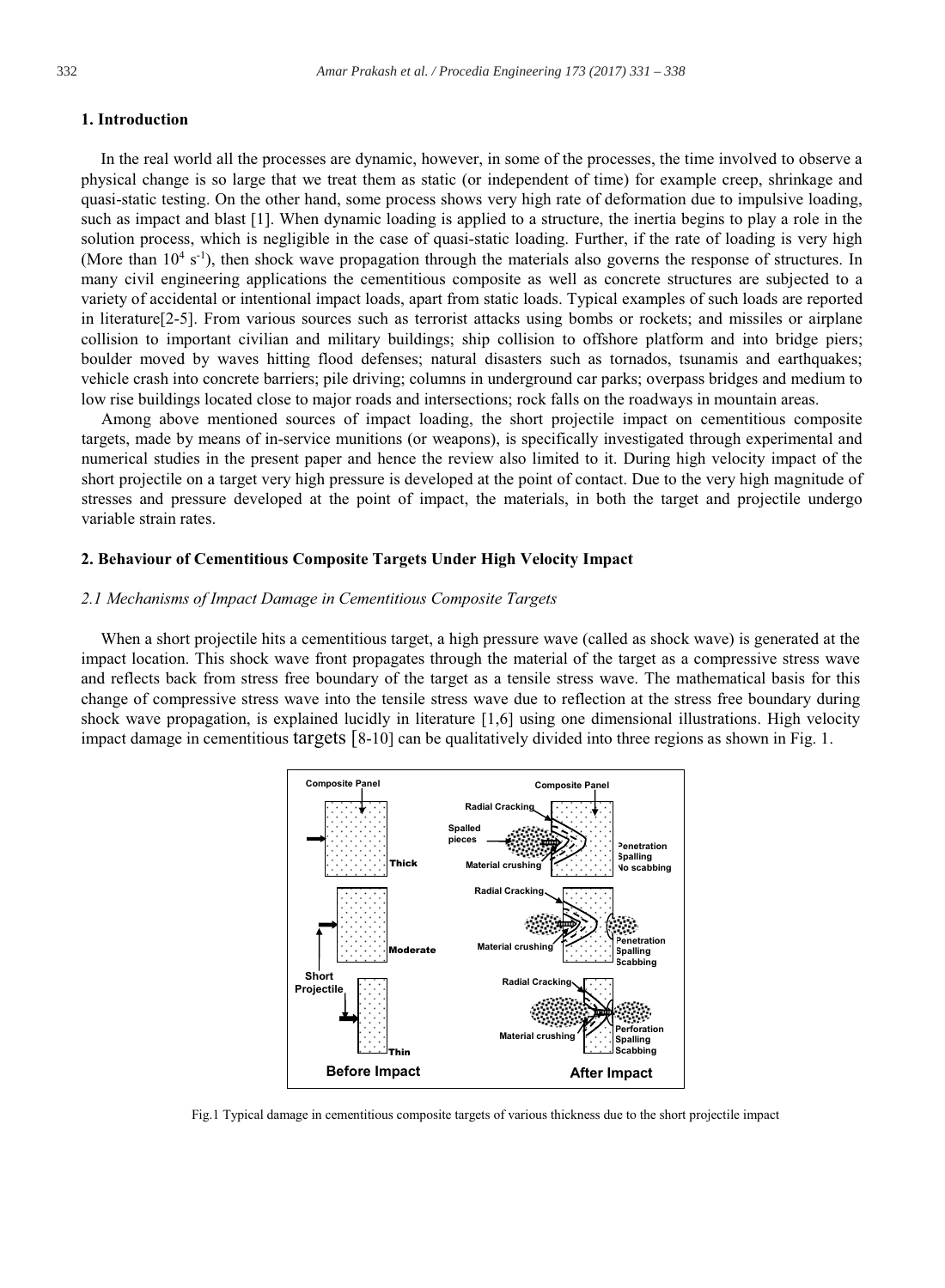These regions are: (i) where the material get crushed due to very high pressure and stresses (ii) where material undergo radial cracking due to stress wave propagation and backward pushing of material (iii) separation of material at the back face due to shock wave reflection at the stress free boundary. The typical damage types in cementitious targets also depend on the thickness of the target with respect to the size of the projectiles. In a thick cementitious composite target the stress magnitude drops to a level lower than the dynamic tensile strength of the material on the back face. This attenuation of stress wave magnitude occurs due to the resistance offered by material damping and inertia. Hence, the scabbing does not occur in thick cementitious composite targets under short projectile impact as shown in Fig.1.

Nonlinear behaviour of cementitious materials, mainly attributed due to meso-mechanical composition of concrete, porous compaction, complex strain localization, micro-cracking, cell wall buckling and plasticity [11]. It is desirable to encompass these micro mechanical effects under a homogenized macro-mechanical description that considers appropriate interdependence between stress, strain, plastic strain, strain rate, damage and failure. A number of constitutive models have been developed to describe cementitious materials like concrete. Few well known models are [12]. Later four models are reviewed and compared in the literature [13]. However, there is no material model available for fiber reinforced composites, which can be used directly in numerical simulations. Recent research [14,15] has proposed certain modifications in the RHT model to capture the post peak behaviour of concrete in a better way as compared to the default parameters given by in-built material library. The RHT model takes account of pressure hardening, strain hardening, strain rate hardening, third invariant dependence for compressive and tensile meridians, damage effects (strain softening), and crack softening.

It is well established that the rate of increase in uniaxial tensile strength reduces for higher values of compressive strength. In the cases of extreme loading like high velocity impact and blast, the material is subjected to multi-axial stress state, where the lateral stress can reach up to very high magnitude. Due to the high lateral stresses, the confinement occurs which result in an increase of both strength and stiffness. This eventually enhances the ductility.

#### 3. Material Properties

#### 3.1 Materials and mix proportions

The materials used for cementitious composite panels include steel fibres (30 mm long and 0.45 mm in dia), cement OPC 53 grade, fine aggregates (<4.75 mm sieve size, sp. Gr. 2.68, bulk density 1685 kg/m<sup>3</sup>, Fineness modulus 2.76), superplasticizers (CONPLAST SP430) etc. Design mix (Cement: sand: W/C: SP) for slurry is taken as  $1:1:0.4:0.5\%$  (By weight of cement).

Experimental studies reported in this paper investigate the influence of fiber volume fractions on various mechanical properties of SFRCC. Hence, the fibre volume fractions v<sub>/</sub>are varied between 0% (No fibre), 2, 4, 6, 8, 10%, while maintaining the same mix proportion of cement-sand slurry in all the specimens. In order to study the effect of thickness of panels various thickness of 300x 300 mm panel namely 50mm, 60mm, 75mm, and 100 mm are considered. The material quantities used for cement, sand slurry as per design mix for one batch of mix, considering the concrete mixer capacity (that is 50 kg load) arecement OPC 53 grade-20kg; fine sand 20 kg; water 8 kg; and super-plasticizer 100 ml.

#### 3.2 Mixing, casting and curing

Keeping the guidelines of ACI 544 [16] into consideration, the dry cement and fine aggregate are mixed for one minute in a wheel mounted concrete mixer of capacity 50 kg. The mixing is continued for another minute while adding 80% of water. Finally the 100 ml super plasticizer is mixed with remaining 20% of water and it is added to the mix. The mixing is continued for three more minutes to prepare the flowable cement-sand slurry. Fibres weighed as per the volume fractions are placed in specimen moulds in layers alternating with cement sand slurry. It is preferred to use manual compaction as vibrating table is found to be ineffective especially for higher fibre volume fractions. For each fibre volume fraction, six numbers of cylinders of size 100 mm in diameter and 200 mm long, six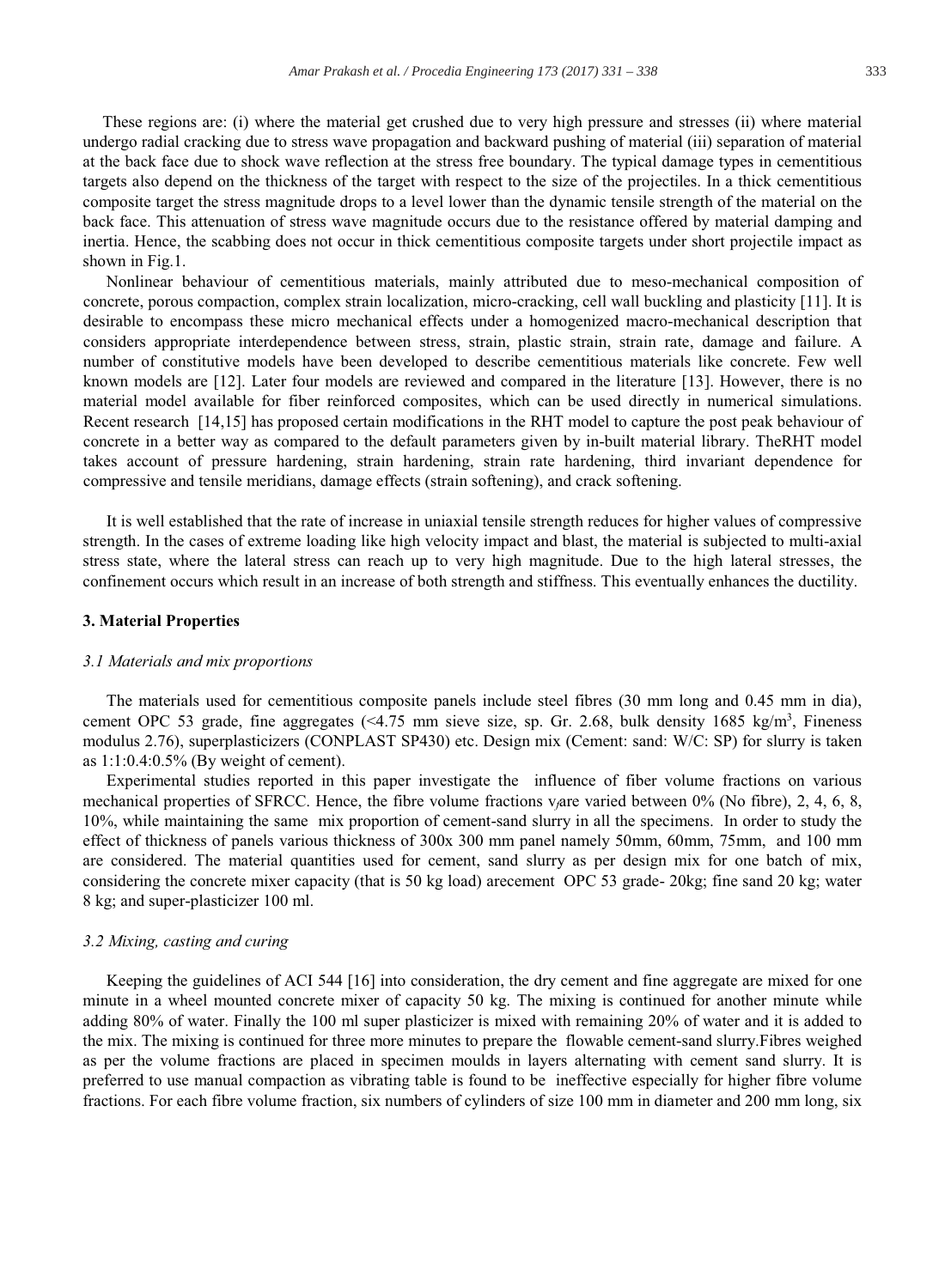numbers of cubes of size 100 mm and 150 mm are prepared for uniaxial compressive strength test, density and sound velocity measurements. For flexure tests prism specimens of size 100 mm x 100 mm x 500 mm for each fibre volume fraction and, for uniaxial tensile strength tests, 25 mm thick standard dogbone specimens are prepared. All the prepared specimens are demoulded after 24 hrs and kept under water in the tank for 28 days of curing. The mechanical properties of SFRCC with respect to fibre content variation as obtained experimentally are furnished in following Table 1.

| Percent of         | Average | <b>Ultrasonic Pulse</b> | Modulus of elasticity | Uniaxial tensile<br>strength $(ft)$ | Unconfined compressive<br>strength $f(c)$ |
|--------------------|---------|-------------------------|-----------------------|-------------------------------------|-------------------------------------------|
| fibre              | density | velocity                | (Experimental)        |                                     |                                           |
| $\frac{0}{0}$      | Kg/m3   | m/s                     | GPa                   | MPa                                 | MPa                                       |
| Plain - $0\%$      | 2265.5  | 4000.0                  | 31.57                 | 3.14                                | 59.6                                      |
| SIFCON-2 %         | 2358.8  | 4110.1                  | 36.43                 | 5.10                                | 60.2                                      |
| SIFCON-4 $%$       | 2458.5  | 4130.7                  | 36.56                 | 12.19                               | 74.6                                      |
| SIFCON-6 $%$       | 2568.8  | 4285.7                  | 37.97                 | 16.11                               | 85.6                                      |
| SIFCON-8 %         | 2623.4  | 4327.1                  | 39.94                 | 17.42                               | 98.4                                      |
| <b>SIFCON-10 %</b> | 2638.4  | 4137.6                  | 41.55                 | 18.42                               | 106.2                                     |
| $HSC-0%$           | 2450.0  | 4821.8                  | 43.01                 | 5.00                                | 74.0                                      |

Table 1- Material properties with varying fibre volume fractions

#### **4. Numerical Simulation**

# 4.1 The RHT model

The RHT (Riedel, Hiermaier and Thoma) model for cementitious composite materials is expressed in terms of three stress limit surfaces namely, initial yield surface, failure surface, and residual friction surface. During impact these surfaces account for reduction in strength along different meridians. The failure surface i.e. the ultimate strength of the fibre reinforced composite material is formed from material parameters including the compressive, tensile and shear strength. When the stress reaches the failure surface, a parameterized damage model governs the evolution of damage driven by plastic strain, which in turn represents the post failure stress limit surface by interpolating between the initial yield surface and the failure surface and residual surface. The RHT concrete model that has the following modelling capabilities associated with brittle material like cementitious materials; like, Pressure hardening, strain hardening, strain rate hardening, third invariant dependence for compressive and tensile meridians, damage effects (strain softening), and crack-Softening.



Fig. 2 Typical elastic, failure and residual surfaces of material

For a fully damaged material, there is no meridian or strain rate dependence and shear strength is only supported under confined conditions *i.e.* positive pressures. This model has been extensively used in literature [17-20]. The recent research [15] is focused on the modification of the input parameters as per the material behaviour. The failure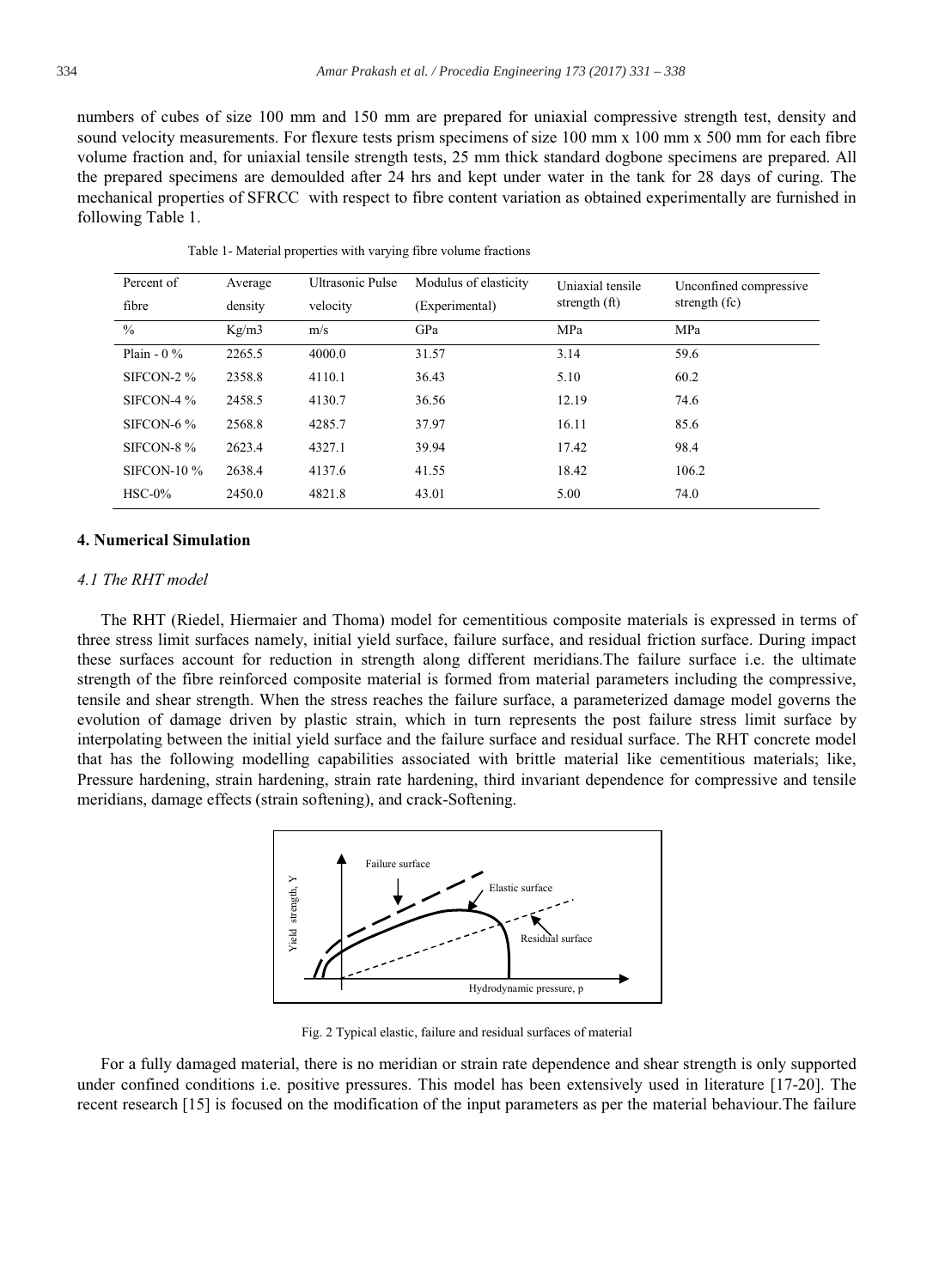surface ends this phase and softening phase starts. In this phase the pressure and the stress starts to descend towards the residual surface. If the pressure is applied, with a lower angle, line two (still linear), higher elastic and failure limit is reached as shown in Fig. 2.

# 4.2 Damage Accumulation in Fibre Reinforced Cementitious Composites

Once cementitious material begins to harden or soften the damage factor D is used to determine the value of the current strength surface. The value of D lies between 0 and 1, which indicate two extremes that is no damage of material and fully damaged material in tension respectively. The damage factor is defined using Equation (1):

$$
D = \sum \frac{\Delta \varepsilon^p}{\varepsilon^f} \tag{1}
$$

Where,  $\Delta \varepsilon^p$  is the accumulated plastic strain and,  $\varepsilon^f$  is the failure strain given by following Equation (2).

$$
\varepsilon^{\mathrm{f}} = \mathrm{D}_{1} \left( \frac{\mathrm{p}}{\mathrm{f}_{\mathrm{c}}'} - \frac{\mathrm{p}_{\mathrm{spal}}}{\mathrm{f}_{\mathrm{c}}'} \right)^{\mathrm{D}_{2}} \tag{2}
$$

 $D_1$  and  $D_2$  are user input material constants. The default values for  $D_1$  and  $D_2$  are given as 0.04 and 1.0 respectively. Damage causes a reduction in strength. Hence, the strength is modified by shifting the surface from an initial surface to a current damaged one. During softening it is interpolated between the limit and residual surfaces as in Equation  $(3)$ :

$$
Y^* = (1 - D)Y_{fail}^* + DY_{residual}^* \tag{3}
$$

Where.

$$
Y_{residual}^* = B * \left(\frac{p}{f_c'}\right)^M x \text{ [sgn } \left(\frac{p}{f_c'}\right) - 1]/2 \tag{4}
$$

In equation (4), the constant B is initial slope of residual surface and, M is residual strength exponent and sgn  $(\frac{p}{\epsilon})$  is having values 1, 0, -1 for  $\frac{p}{\epsilon}$  values, greater than 0, equal to 0, and less than 0 respectively. It means that for negative pressure, the residual deviatoric strength vanishes upon total failure; but if confining pressure exists, the material retains a certain level of shear strength due to friction among crushed particle.

#### 4.2.1 Modification proposed to RHT model

Since RHT model is developed primarily to simulate the behaviour of plain concrete, and, hence default values given with respect to plain concrete may not provide satisfactory behaviour for fibre reinforced composites. In view of this suitable modifications are incorporated in RHT model in order to simulate the behaviour of steel fibre reinforced cementitious composite material. Basically, the inclusion of fibres to cementitious concrete or matrix results in improved post-cracking behaviour. Therefore, the main difference between material models used for plain concrete and steel fibre reinforced composite material is the failure description under tension [13-14, 19]. Due to the enhanced ductility of fibre reinforced materials, the crack control ability and energy absorption capacity increases which result in increased impact resistance. Apart from using the experimentally obtained compressive, tensile and shear strength values, the failure strain  $\varepsilon^f$  is also increased accordingly to match numerical responses with experimental investigations. Due to this increase in failure strain, the value of damage D gets reduced as can be realized from equation (1). Hence, keeping  $D_2$  as constant, the critical value of  $D_1$  parameter in equation (2) is obtained by conducting a separate parametric study on  $D_1$  between 0.02 and 0.1, it is found that the value of 0.06 shows impact responses of SFRCC panels (having fiber volume more than or equal to 4%) closer to the experimental results. Hence for the fibre contents above  $4\%$  the value of coefficient  $D_1$  is proposed as 0.06 instead of default 0.04 in AUTODYN [21], material library.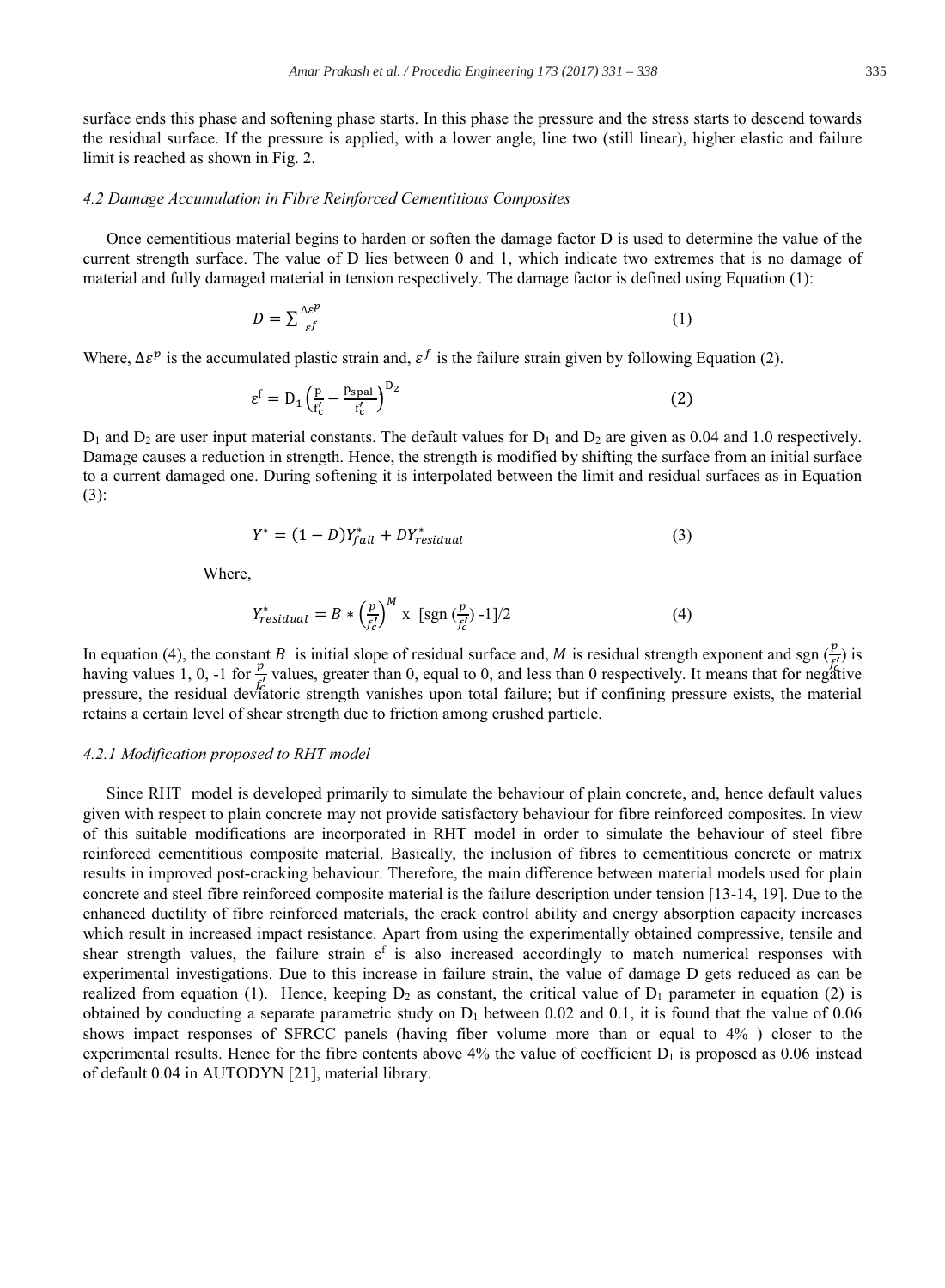#### 4.3 Computation Using Explicit Time Integration

In this paper the explicit integration is used in the Lagrangian code. When explicit integration schemes are employed to advance solutions in time and the mass matrix is symmetric (this occurs when mass is lumped at the nodes in place of using a distributed mass for an element), then the global stiffness matrix can be bypassed and the integration performed on an element-by-element basis. This results in a very efficient scheme, which does not require evaluation or updating of the global stiffness matrix. The problem of large distortions is associated with the Lagrange codes. Erosion is a numerical mechanism for the automatic removal of severely distorted elements during a simulation.

# 4.4 Finite Element Mesh

Numerical simulations are carried out by using the advanced analysis software AUTODYN [21]. In order to achieve faster speed of simulations the square geometry of SFRCC panels is modelled with two-dimensional axi-symmetric finite elements. First assumption in axi-symmetric analysis made is far off boundary may not influence results, because the plan dimension of panel in transverse direction is three times of its thickness. Second assumption made due to the transverse shock wave speed (i.e. Rayleigh wave speed) is about 1.6 times slower than the compressive wave speed [22-24]. It clearly indicates that the stress free boundaries are farther in transverse direction than in longitudinal direction. Hence the reflected stress wave from straight or curved surface will not make much difference. Although the distribution of fibres is random in layers during casting, yet it is assumed that material properties are uniform about axis of symmetric. It is worth to mention here that the computational complexity of Lagrangian FE model with solid elements is about 15-20 times more than the axi-symmetric elements. To capture the highly stress gradient at the point of impact finer mesh size is used after several mesh convergence studies. Smooth variation of element size is ensured so that the highly distorted zone contains finer elements as shown for a typical analysis case in Fig. 3.



Fig. 3 FE model for SFRCC panel (a) Geometry and gauge points (b) FE mesh target (c) for 7.62 mm calibre projectiles

For 7.62 mm calibre projectile the finite element meshes as used in the present study are shown in Fig. 9(c). The critical gauge points locations defined to capture numerical responses in panel and projectile are (Fig. 9).

# 4.5 Effect of Thickness of Panel on Impact Performance

In order to understand the behaviour of thickness of SFRCC panel numerical simulation are carried out for various thicknesses like 50 mm, 60 mm, 75 mm, and 100 mm. However, the numerical simulation to determine the thickness effects are restricted to SSS type panels and finally after obtaining the optimum thickness for 10% fibre volume the further simulations are carried out for reduced fibre volume as well which are discussed in next section.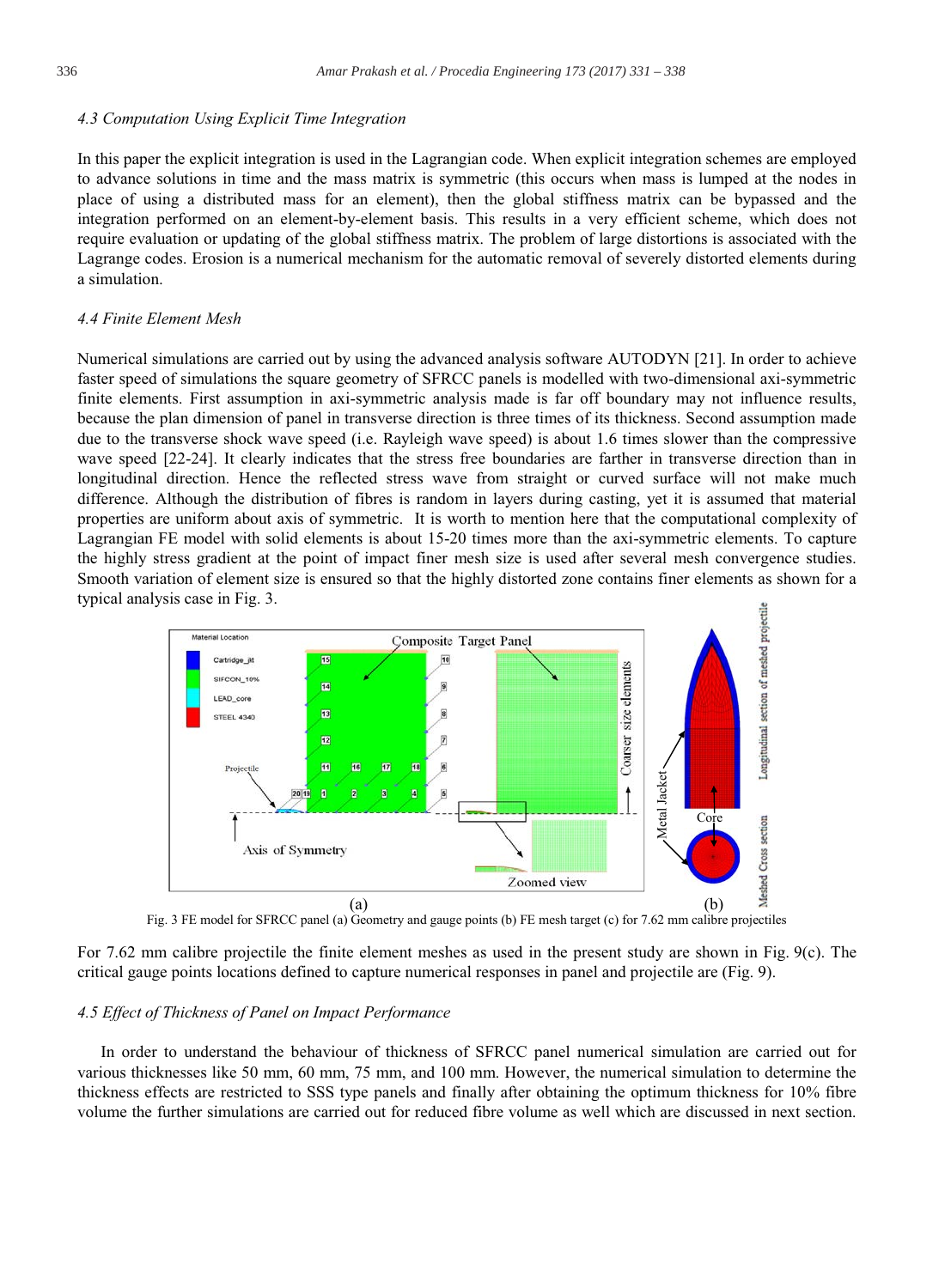The impact performance of 60 mm and 100 mm thick target panels is shown in Fig. 4. At GP#1 peak pressures recorded in 60 mm and 100 mm thick panels are is 0.935 GPa and 0.8 GPa as shown in Fig. 4. However for 100mm thick panel pressure increases at GP#2, while it is decreasing gradually in 60 mm thick panel.

This very high magnitude of pressure with respect to the compressive strength of target materials causes crushing of the material as well as spalling at the front face. The peak formation indicates the temporal delay during shock wave propagation and interaction. It is also observed that the negative pressure value (27.4 MPa) in 60 mm thick panel at the back face (with respect to GP 5, 6, 7) exceeds uniaxial tensile strength (18.42 MPa) of SIFCON having 10% fibre volume. Hence this difference is responsible for scabbing in thin panels even with high dosage of fibre volumes. On investigating, the SSS type panels with different thickness under both the projectile calibre it is inferred that, if the thickness of SFRCC is about 60±5mm then scabbing is likely to occur as shown in Fig. 5.



Fig. 4 Numerical responses of SSS type panel with 10% fibre thickness for 7.62 mm projectile (a) for 60 mm thick panels (b) for 100 mm thick panels



Fig.5 Damage contours for different thickness of panel with 10% fibre volume (a) Under 5.56 mm calibre projectile impact (b) Under 7.62 mm calibre projectile impact

#### 4.6 Effect of Fibre Volume in SFRCC Panels

Keeping the thickness of the SSS type panels constant as 100 mm, the fibre volumes are varied to study its effect on impact resistance. The variations in DOP and crater diameter with respect to fibre content in 100 mm thick SFRCC (SSS) panels are shown in Fig. 6 for 7.62 mm calibre projectiles and similar trends were observed for 5.56 mm projectile. With the decrease in the fibre volume in composite panels, it is found that the cracking becomes severe due to impacts of both the projectiles.



Fig.6 Comparison of numerical and experimental results for 7.62 mm projectile

#### **5. Summary and Conclusions**

The effect of thickness of panels, fibre volume on DOP and crater diameter are mainly investigated numerically and found to be compared well with experimental results. In order to reduce the computational complexities involved in 3D FE models, in this paper, a rather simplified axi-symmetric model is used in majority of the investigations